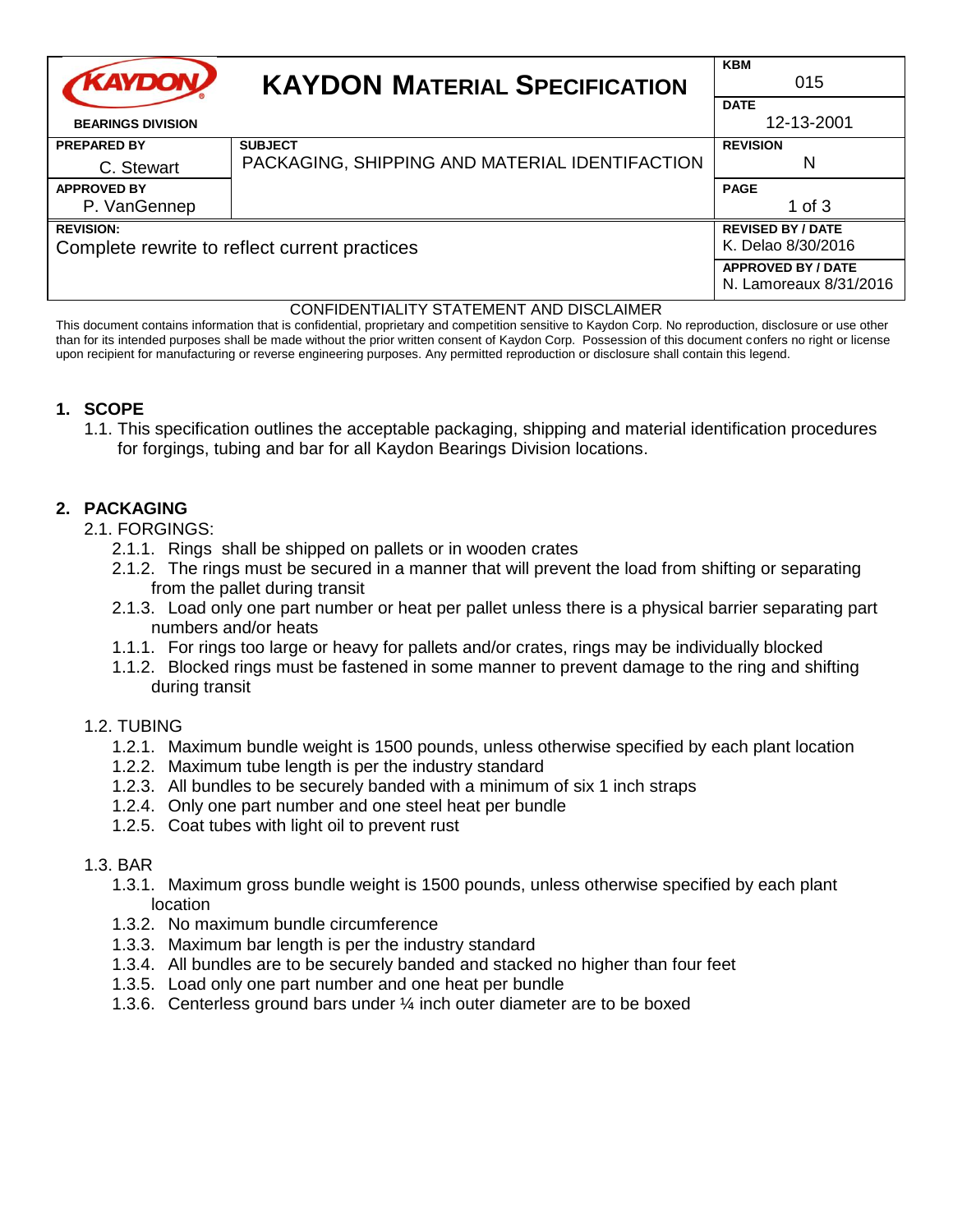

# **2. SHIPPING**

- 2.1. FORGINGS
	- 2.1.1. Machined or as rolled rings that are small enough shall be shipped in an enclosed trailer
	- 2.1.2. Machined or as rolled rings too large to fit in an enclosed trailer shall be shipped on a flat bed trailer
	- 2.1.3. Rings must lay flat expect when using an "A" frame
	- 2.1.4. Rings must be secured to prevent movement during transit, securing method must not damage the rings

### 2.2. TUBING AND BAR

- 2.2.1. Use a flat bed or open side trailer, closed top trailers by permission only
- 2.2.2. Each bundle must be blocked
- 2.2.3. Bundles shall be tarped when shipped via flat bed trailer
- 2.2.4. When using flat bed or open side trailers, bundles shall be arranged to allow unloading from the side of the trailer

# **3. IDENTIFICATION: FORGINGS, TUBE AND BAR**

- 3.1. Each individual forging, tube or bar must have the Kaydon purchased part number and raw material heat number. Bar and tube less than the industry standard may be tagged as a bundle
- 3.2. Identification of each unit can be achieved by painting or tagging with a durable waterproof tag
- 3.3. Each skid or bundle shall be tagged with the following information:
	- 3.3.1. Kaydon PO number
	- 3.3.2. Kaydon KBM number
	- 3.3.3. Weight and number of pieces
	- 3.3.4. Kaydon part number
	- 3.3.5. Raw material heat number
	- 3.3.6. Vendor Identification

### **4. STRAIGHTNESS TOLERANCES**

- 4.1. Straightness must be sufficient to prevent manufacturing issues
- 4.2. Departure from straightness is measured by placing the bar on a level table so that the arc, or departure from straightness, is horizontal, and the depth of the arc is measured with a feeler gage and a straight edge
- 4.3. The maximum curvature for bar and tubing shall not exceed 0.045 inch depth of arc in any three foot length unless otherwise noted on the drawing